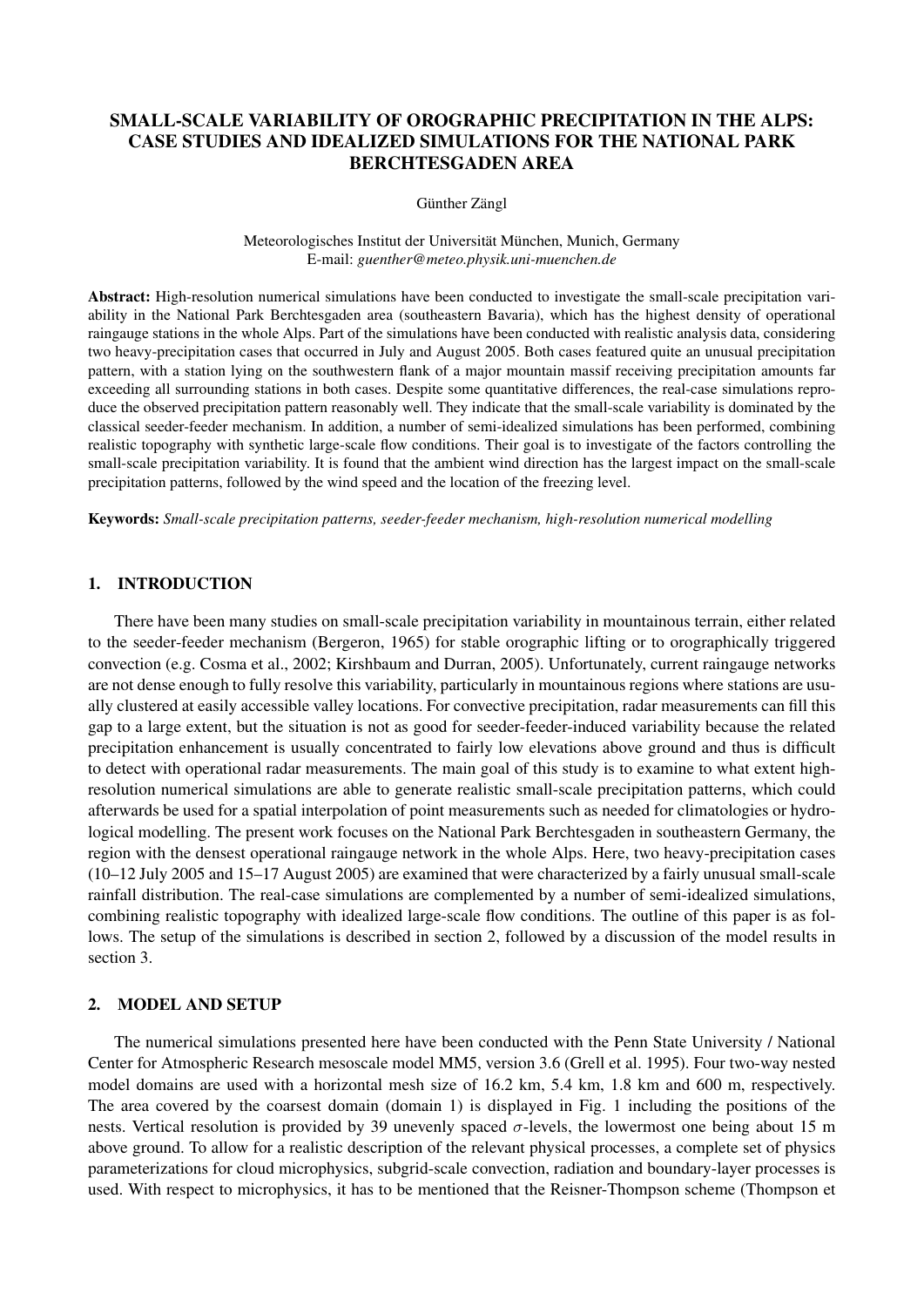al., 2004) is used for the July case (hereafter case 1) whereas the Goddard scheme (Tao and Simpson, 1993) is used for the August case (case 2) because these schemes yielded the highest skill scores in the respective case (not discussed here). The Goddard scheme is also used for the semi-idealized simulations. The initial and boundary conditions used for the real-case simulations are obtained from operational ECMWF data. The simulations start at 00 UTC 10 July 2005 and 12 UTC 15 August 2005, respectively, and are conducted for 54 h and 42 h, respectively. For the semi-idealized simulations, synthetic large-scale fields are prescribed as shown in Fig. 2. Two different temperature profiles are considered, starting from a sea-level temperature of 285 K and 275 K, respectively. The lapse rate depends on pressure and is kept slightly below the moist adiabatic one, and the relative humidity is set to 98% in the lower and middle troposphere. The ensuing profiles of equivalent potential temperature  $(\theta_e)$  are shown in Fig. 2a. The wind profiles are characterized by positive vertical shear and a clockwise turning with height (Fig. 2b,c). The



Figure 1: Topography of the first model domain (contours and shading with increments of 250 m and 500 m, respectively) and position of the nested domains (boxes).

clockwise turning, corresponding to warm-air advection via the thermal wind relation, is used as a simple way to enforce large-scale lifting. This turned out to be important for obtaining realistic precipitation patterns. The wind direction will be referred to by its value at 700 hPa (360° in Fig. 2c) in the remainder of this paper. It will be varied between 315° and 30° and appears in the simulation name together with the acronyms given in Fig. 2 for the temperature and wind profiles (see caption of Fig. 4).

### 3. RESULTS

#### 3..1 Real-case experiments

The most striking feature of the observed precipitation fields (Fig. 3a,b) is a pronounced precipitation maximum at a station located on the southwestern flank of a major mountain massif (the Untersberg massif near Salzburg), far exceeding the values recorded at all surrounding stations. Apart from that, there is a tendency for higher rainfall accumulations at the inner-Alpine stations than close to the northern edge of the Alps, particularly in case 1 (Fig. 3a). The simulations reproduce the primary precipitation maximum at the Untersberg massif, but its magnitude is underpredicted in case 1 (Fig. 3c) and overpredicted in case 2 (Fig. 3d). A closer



Figure 2: Profiles of (a) equivalent potential temperature, (b) geostrophic wind speed and (c) geostrophic wind direction used for the idealized simulations. (c) refers to a 700-hPa wind direction of 360°.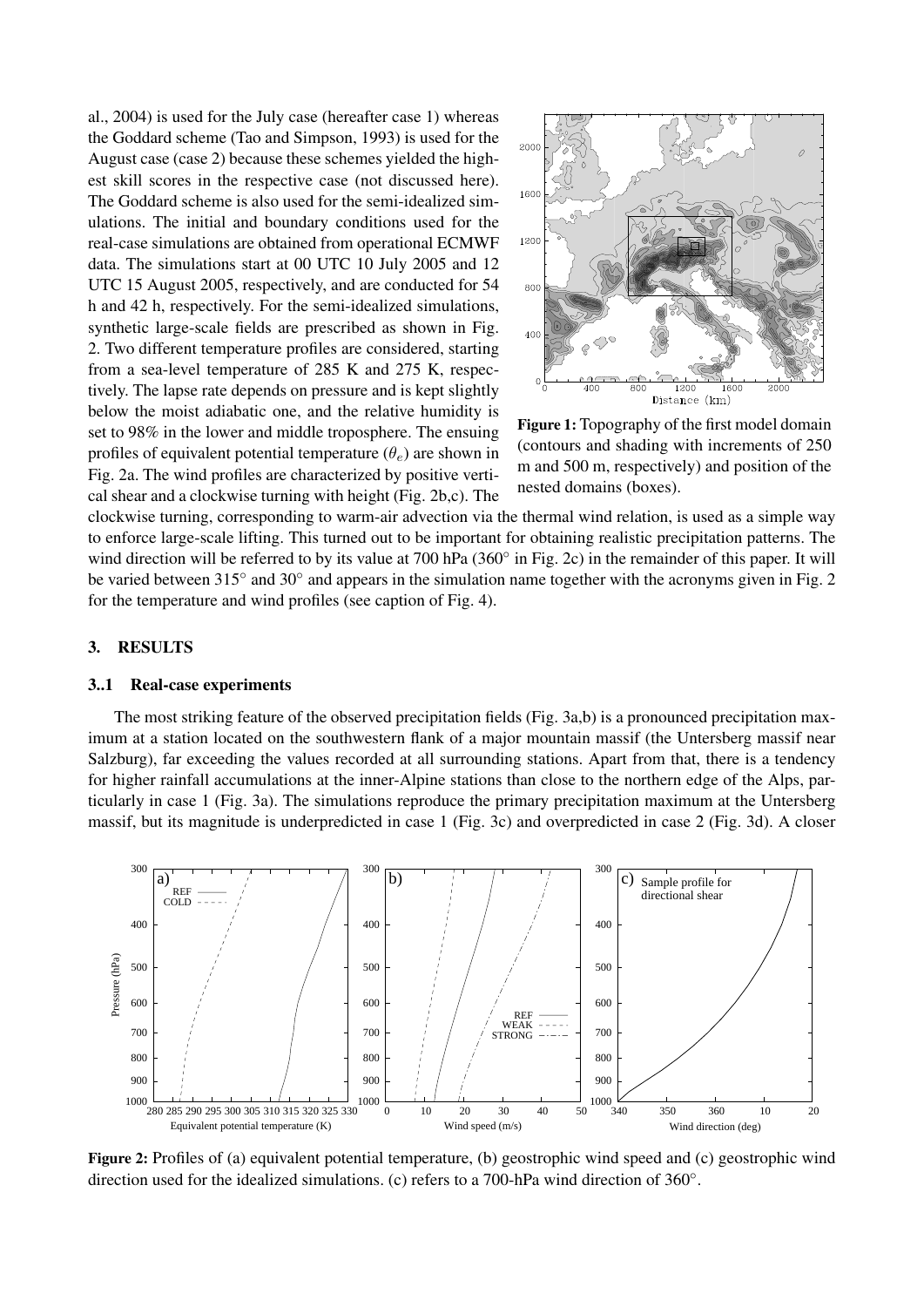

Figure 3: Accumulated precipitation fields in the analysis domain for 0600 UTC 10 July – 0600 UTC 12 July 2005 (left column) and 1800 UTC 15 August – 0600 UTC 17 August 2005 (right column). Model topography is contoured every 400 m, and black dots indicate raingauge stations. The upper (lower) panels show interpolated observed (simulated) precipitation.

analysis of the model results revealed that these maxima are generated by the classical seeder-feeder mechanism, combined with downstream advection of the precipitation hydrometeors. On average over the whole domain, the canonical correlation coefficient between simulated and observed precipitation amounts is 0.73 for case 1 and 0.71 for case 2.

#### 3..2 Semi-idealized experiments

To obtain further information on the factors controlling the small-scale variability patterns, semi-idealized simulations have been conducted. The REF temperature and wind profiles (Fig. 2a,b) have been specified such as to approximately match those observed in the real cases. The real 700-hPa wind direction was about 30° in case 1 and 15° in case 2. The precipitation fields obtained from the semi-idealized simulations are shown in Fig. 4, accumulated over 24 h of simulation and scaled to a domain-average value of 100 mm (which is close to what occurred in the real cases). The patterns obtained for 700-hPa wind directions of 15° and 30° (Fig. 4b,c) are indeed fairly similar to those from the real-case simulations for case 2 and case 1, respectively, whereas a completely different pattern is obtained for 315° (run 315-REF, Fig. 4a). This indicates that the ambient wind